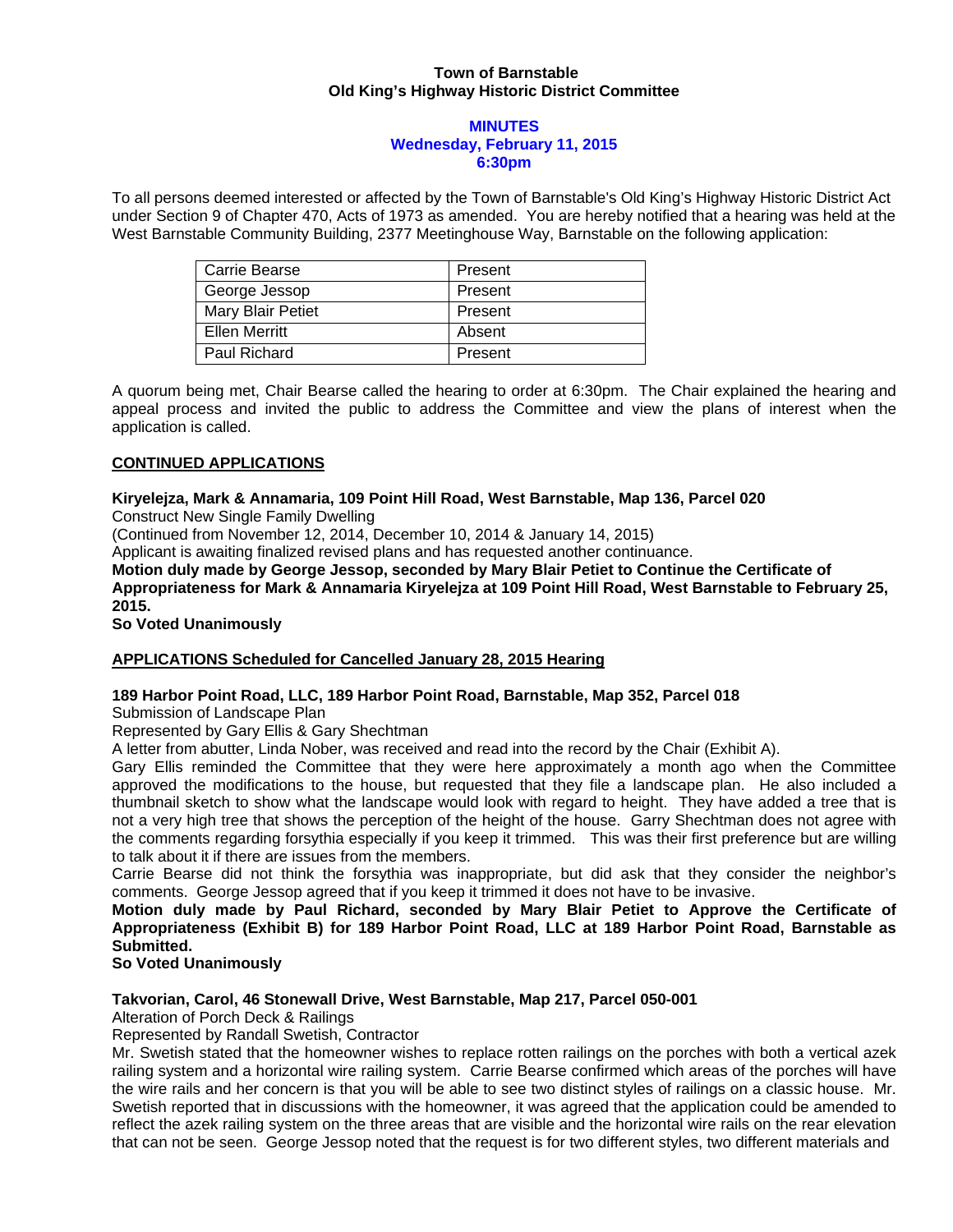two different colors. It stands out as inappropriate. Paul Richard voiced concern over the two different styles, but if the horizontal railing can not be seen from any view, he would not oppose it. Carrie Bearse stated that there should be some degree of personal choice and also would not oppose the application if you can not see the two sections proposed for the wire railings and would suggest a one time exception due to the visibility.

**Motion duly made by George Jessop, seconded by Paul Richard to Approve the Certificate of Appropriateness (Exhibit C) for Carol Takvorian at 46 Stonewall Drive, West Barnstable as Amended noting that the front west elevation be entirely constructed of azek railings on both first and second floors and the north and east elevations may be brushed aluminum design with horizontal railings due to the fact that the north and east elevations are not visible from a public way.** 

**So Voted Unanimously** 

## **APPLICATIONS**

## **Broberg, Jeffrey & Nancy, 395 Bragg's Lane, Barnstable, Map 298, Parcel 031-006**

Install Solar Panels on Roof of Rear Elevation

There was no representative present and as the Members had questions, it was continued to the next meeting. **Motion duly made by Mary Blair Petiet, seconded by Paul Richard to Continue the Certificate of Appropriateness for Jeffrey & Nancy Broberg at 395 Bragg's Lane, Barnstable to the Meeting of February 25, 2015 at 6:30pm.** 

#### **So Voted Unanimously**

### **Bassett, W. Dana & Heidi, 244 Boulder Road, Barnstable, Map 315, Parcel 035**

Install Solar Panels on Roof of Rear Elevation

Represented by Gregg LaCasse, Trinity Solar

Mr. LaCasse noted that there was a previous approval; however, the plan attached to this application varies as to the number and location of the panels. The panels will still be on the rear elevation which faces the Mid-cape highway.

**Motion duly made by George Jessop, seconded by Mary Blair Petiet to Approve the Certificate of Appropriateness (Exhibit D) for Dana & Heidi Bassett at 244 Boulder Road, Barnstable as Submitted due to location of panels on the rear elevation and not visible from any traveled way. So Voted Unanimously**

**Hausser, Peter & Kathryn, 10 Acorn Drive, West Barnstable, Map 216, Parcel 027** 

Install Solar Panels on roof of Front and Rear Elevations

Represented by Gregg LaCasse, Trinity Solar

Mr. LaCasse stated that the panels on the front elevation will not be visible due to the low pitch and the remainder of the panels will be located on the rear elevation.

**Motion duly made by Paul Richard, seconded by Mary Blair Petiet to Approve the Certificate of Appropriateness (Exhibit E) for Peter & Kathryn Hausser at 10 Acorn Drive, West Barnstable as Submitted due to the low pitch on the front elevation and not visible from any way and no neighbor opposition. So Voted Unanimously** 

### **CERTIFICATE OF EXEMPTIONS**

**Ryan, Raymond & Patricia, 2070 Main Street, Barnstable, Map 217, Parcel 025**  10' X 12' Shed

**Motion duly made by Paul Richard, seconded by Mary Blair Petiet to Approve the Certificate of Exemption (Exhibit F) for Raymond & Patricia Ryan at 2070 Main Street, Barnstable as Submitted. So Voted Unanimously** 

NOTE: Carrie Bearse recuses herself from the discussion and vote on the following Certificate of Exemption **Motion duly made by Mary Blair Petiet, seconded by Paul Richard to Appoint George Jessop temporary Chair for the following Certificate of Exemption. So Voted Unanimously**